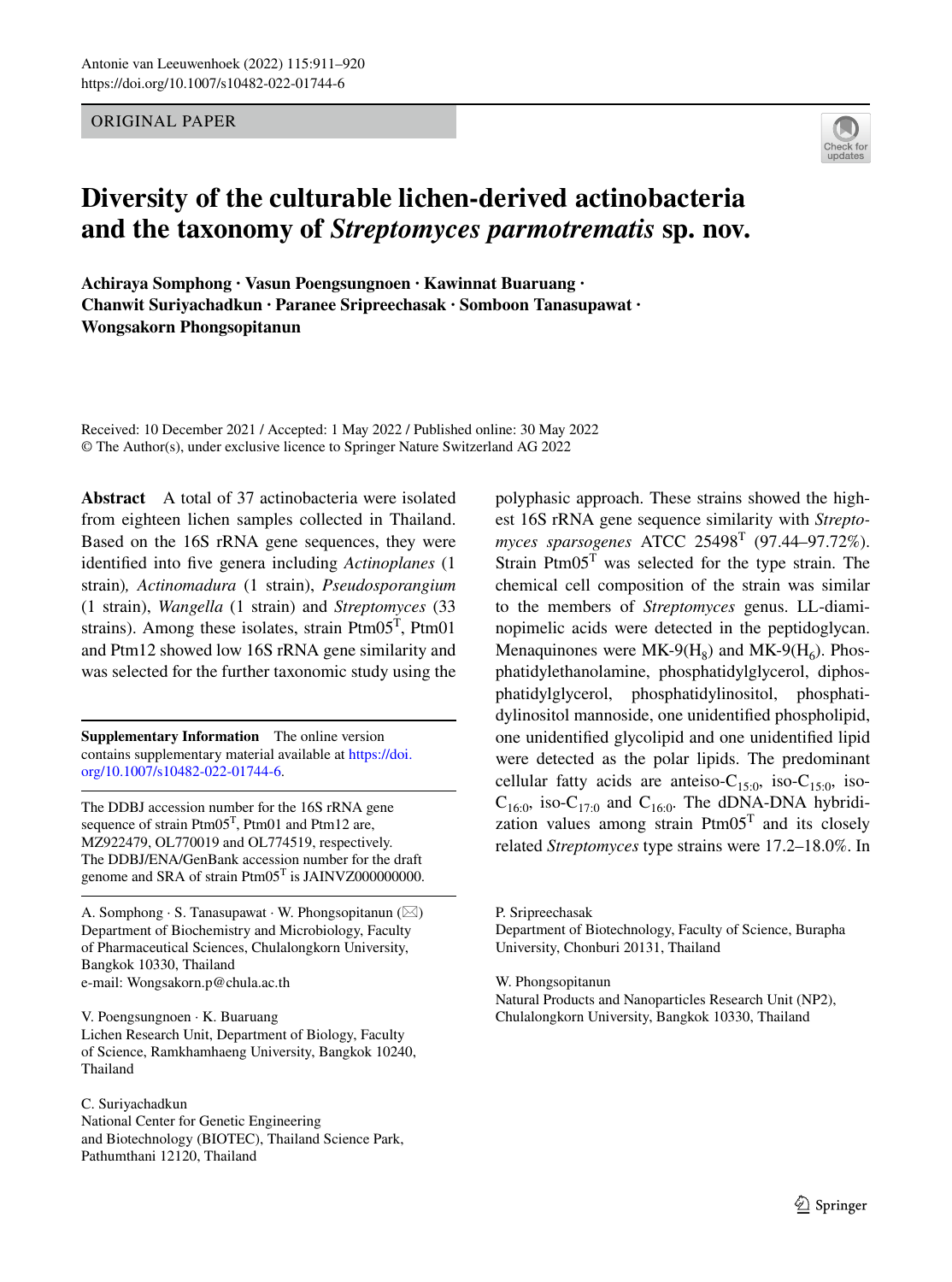addition, the ANIb and ANIm between strain  $Ptm05<sup>T</sup>$ and related *Streptomyces* type strains were ranged from 75.69 to 76.13% and 85.21 to 85.35%, respectively. Based on phenotypic and genomic evidence, strain Ptm $05^T$  (=TBRC 14546<sup>T</sup>=NBRC 115203<sup>T</sup>) represents the novel species of the genus *Streptomyces* for which the name *Streptomyces parmotrematis* sp. nov. is proposed. This study showed that the lichens are the promising source of the novel actinobacterial taxa.

**Keywords** Actinobacteria · Actinomycetes · Lichen · *Parmotrema* · *Streptomyces parmotrematis*

## **Abbreviations**

| ANI | Average nucleotide identity               |
|-----|-------------------------------------------|
|     | dDDH Digital DNA-DNA hybridization        |
|     | GGDC Genome-to-genome distance calculator |

## **Introduction**

Actinobacteria are the phylum of high DNA  $G+C$ content Gram-positive bacteria. A well-known genus of actinobacteria is *Streptomyces*, producing important bioactive secondary metabolites, especially antibiotics. Actinobacteria produce not only antibiotics but also antifungal agents, antiviral agents, antiparasitic agents, insecticides, antitumor agents, immunosuppressants, enzyme inhibitors and plant hormones (Bérdy [2005\)](#page-8-0). Many actinobacterial secondary metabolites have been applied to clinical treatment. Examples are actinomycin, ivermectin, platensimycin, streptomycin, vancomycin and tacrolimus. Although actinobacteria have been driving drug discovery for a century, the new lead bioactive compounds isolated from actinobacteria have been decreasing over time. The isolation of the soil actinobacteria leads to the reisolation of the previously known actinobacteria. To overcome this problem, the new habitats become the alternative source of actinobacterial isolation.

*Streptomyces*, the largest genus of the actinobacteria, was frst described by Waksman and Henrici [\(1943\)](#page-9-0). The members of genus *Streptomyces* are Gram-stain-positive bacteria that form extensively branched substrate and aerial mycelia. *Streptomyces* generally produce chains of spores on the aerial mycelia. Some strains can produce a wide variety of pigments and antibiotics. Up to date, *Streptomyces*

have more than 670 validly published names (Parte et al. [2020\)](#page-8-1). The members of *Streptomyces* widely distribute in various habitats including soil, plant material, marine sediment, sponges, corals, insects, and lichens. Lichen is a symbiosis between mycobiont (fungi) and photobiont (green algae or cyanobacteria) as well as internal bacterial communities that integral to lichen thalli. However, the knowledge about these bacterial communities is still limited (Bates et al. [2011\)](#page-8-2). In the past decade, several new actinobacteria were isolated from the lichens. These include *Actinoplanes lichenis*, *Actinoplanes lichenicola*, *Actinoplanes ovalisporus* and *Streptomyces lichenis* (Phongsopitanun et al. [2016;](#page-8-3) Saeng-In et al.  $2018$ ,  $2021$ ). This study aims to investigate the diversity of culturable lichen-associated actinobacteria in Thailand and describe the taxonomic position of the selected novel *Streptomyces* candidate.

# **Materials and methods**

Lichen collection and isolation of actinobacteria

Eighteen lichen samples were collected from four diferent sampling sites of Thailand, including Doi Suthep-Pui National Park (Chiang Mai), Lumpini park (Bangkok), Ramkhamhaeng (Bangkok), Khao Yai National Park (Nakhon Ratchasima), and Pho Si Somphon temple (Chaiyaphum). The lichen samples were preserved and identifed by the lichen culture collection, Ramkhamhaeng University, Thailand (Table [1](#page-2-0)). For the isolation of actinobacteria, the lichen samples were air-dried for 7 days on the clean bench. Then, the lichen thalli were dissected into the small pieces subsequently by making a tenfold dilution using basic-lauryl sulfate solution, with 0.1 ml of the resultant solution spread on humic acid vitamin agar (Hayakawa & Nonomura [1987\)](#page-8-6) and starch casein nitrate agar (Sripreechasak & Athipornchai [2019\)](#page-9-1) supplemented with cycloheximide  $(50 \text{ mg } l^{-1})$  and nalidixic acid (25 mg  $1^{-1}$ ) and incubated at 30 °C for 14 days. The colonies of actinobacteria were selected and transferred to the yeast extract-malt extract agar (ISP 2) (Shirling & Gottlieb [1966](#page-8-7)**)**, after incubation at 30 ℃ for 14 days. The purifed cultures were preserved as working cultures on ISP 2 slants.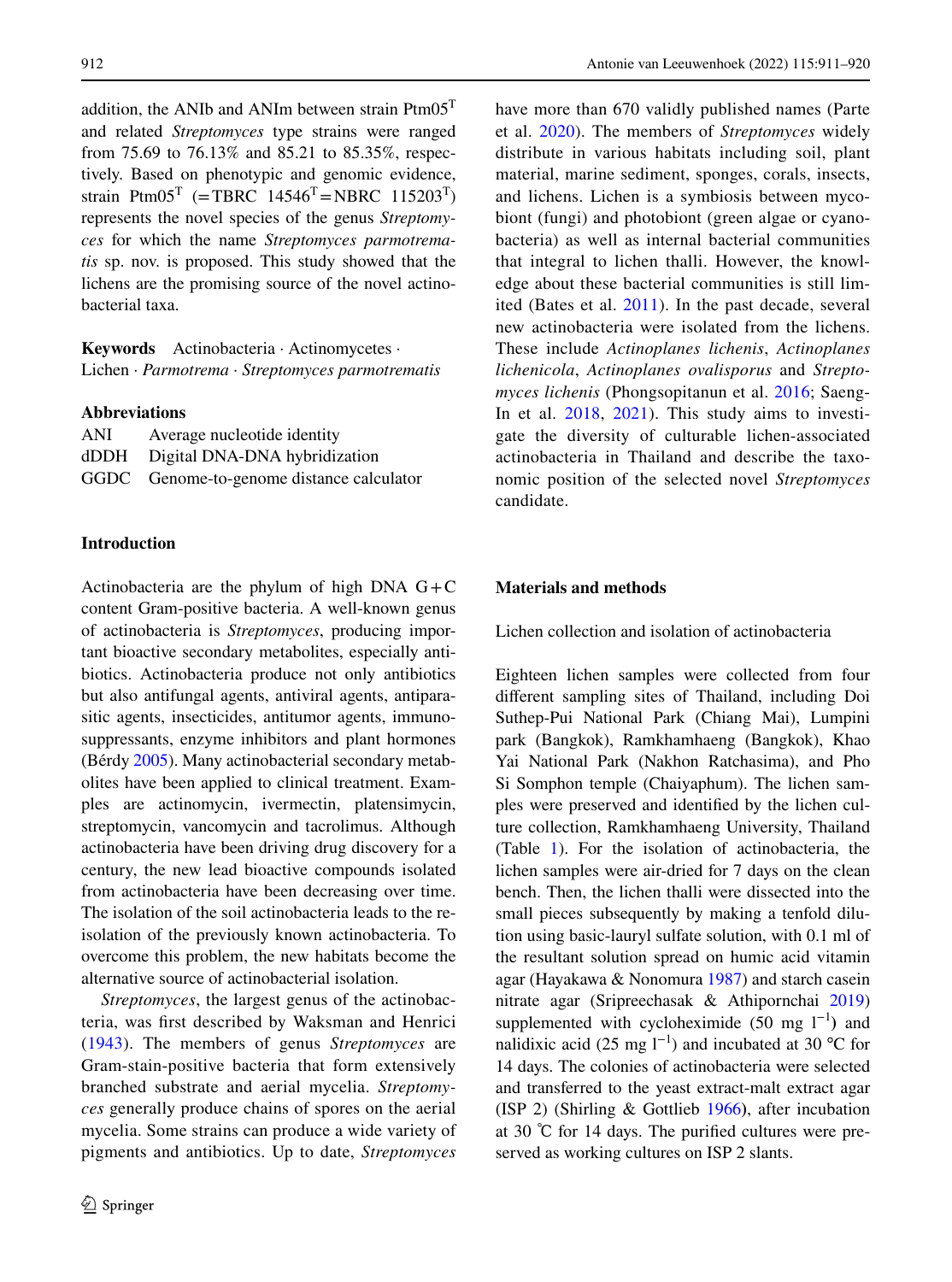<span id="page-2-0"></span>

| <b>Table 1</b> Location of lichen collection and the total number of the actinobacterial isolates |
|---------------------------------------------------------------------------------------------------|
|---------------------------------------------------------------------------------------------------|

| N <sub>0</sub> | Lichen species                       | Type of lichen Location |                               | Number<br>of isolates | Isolate name                                                                       |  |
|----------------|--------------------------------------|-------------------------|-------------------------------|-----------------------|------------------------------------------------------------------------------------|--|
| 1              | Usnea sp.                            | Fruticose               | Doi Suthep-Pui National Park, | $\Omega$              |                                                                                    |  |
| 2              | Usnea sp.                            | Fruticose               | Chiangmai                     | $\mathbf{0}$          |                                                                                    |  |
| 3              | Usnea sp.                            | Fruticose               |                               | $\Omega$              |                                                                                    |  |
| $\overline{4}$ | Ramalina sp.                         | Fruticose               |                               | $\Omega$              |                                                                                    |  |
| 5              | Parmotrema tinctorum                 | Foliose                 |                               | 4                     | Ptm01, Ptm05, Ptm07, Ptm08                                                         |  |
| 6              | Parmotrema sp.                       | Foliose                 |                               | 1                     | Ptm12                                                                              |  |
| 7              | Pyxine cocoes                        | Foliose                 | Lumpini park, Bangkok         |                       | $Lp01$ , $Lp03$                                                                    |  |
| 8              | Pyxine cocoes                        | Foliose                 |                               | 7                     | Lp04, Lp05-1, Lp05-2, Lp06,<br>Lp07, Lp08, Lp09                                    |  |
| 9              | Pyxine cocoes                        | Foliose                 |                               | 3                     | Lp10-3, Lp11, Lp13                                                                 |  |
| 10             | Dirinaria picta                      | Foliose                 | Ramkhamhaeng University,      | 1                     | RamO2                                                                              |  |
| 11             | Lecanora helva                       | Foliose                 | <b>Bangkok</b>                | 1                     | $Ram04-1$                                                                          |  |
| 12             | Foliose<br>Parmotrema praesorediosum |                         | Pho Si Somphon Temple, Chai-  | $\overline{2}$        | Pm05-1, Pm05-3                                                                     |  |
| 13             | Parmotrema sp.                       | Foliose                 | yaphum                        | 1                     | Pm01                                                                               |  |
| 14             | Foliose<br>Parmotrema sp.            |                         |                               | 9                     | Pm02-2, Pm02-3, Pm02-4,<br>Pm02-5, Pm02-7, Pm02-8,<br>Pm02-9, Pm02-13, Pm02-<br>14 |  |
| 15             | Parmotrema sp.                       | Foliose                 |                               | 1                     | $Pm03-1$                                                                           |  |
| 16             | Parmotrema sp.                       | Foliose                 |                               | 2                     | $Pm04-1-1$ , $Pm04-4$                                                              |  |
| 17             | Parmotrema chozoubae                 | Foliose                 | Khao Yai National Park, Nak-  | 1                     | $Un01-10$                                                                          |  |
| 18             | Cardonia fruticulosa                 | Fruticose               | hon Ratchasima                | $\overline{c}$        | $Un02-1-1$ , $Un02-8$                                                              |  |
|                |                                      | Total                   |                               | 37                    |                                                                                    |  |

## *16S rRNA gene analysis and phylogenetic trees*

The genomic DNA was extracted using DNA purifcation kits (Purelink™). The 16S rRNA gene was amplifed using the primers 20F (5´-GAGTTTGAT CCTGGCTCAG-3´) and 1500R (5´-GTTACCTTG TTACGACTT-3´) (Suriyachadkun et al. [2009](#page-9-2)). The nucleotide sequence of the PCR product was carried out using the universal primers (Macrogen) (Lane [1991](#page-8-8)). BLAST analysis was performed using EZBioCloud database ([www.ezbiocloud.net/](http://www.ezbiocloud.net/)) (Yoon et al. [2017](#page-9-3)). The phylogenetic trees, neighbour-joining (NJ), maximum-parsimony (MP), maximumlikelihood (ML), were constructed using MEGA X (Kumar et al. [2018](#page-8-9)). The evolutionary distances for NJ and ML were analysed using Kimura's twoparameter, while the subtree-pruning-regrafting method was used for MP. The confdence of nodes was evaluated using the bootstrap analysis with 1,000 replications (Felsenstein [1985\)](#page-8-10).

## *Genome and bioinformatics*

The genome of the selected strain  $Ptm05<sup>T</sup>$  was sequenced using the Illumina MiSeq using  $2 \times 250$  bp paired-end reads. The quality of raw reads was checked using FASTQC (Babraham Bioinformatics). The adaptors and low-quality reads were removed using Trim Galore. The assembled genome was accomplished using Unicycler (Wick et al. [2017\)](#page-9-4). Genome annotation was carried out using PATRIC 3.6.7 (Davis et al. [2020\)](#page-8-11). The whole genome shotgun project was deposited at DDBJ/ENA/GenBank under the accession number JAINVZ000000000. The phylogenetic tree based on whole genome data sequences of strain  $Ptm05<sup>T</sup>$  was analysed using the TYGS server ([http://tygs.dsmz.de\)](http://tygs.dsmz.de) (Meier-Kolthoff & Göker [2019\)](#page-8-12). The  $G + C$  content was determined from whole genome sequences. The digital DNA–DNA hybridization (dDDH) analysis was performed by using the Genome-to-Genome Distance Calculator (GGDC)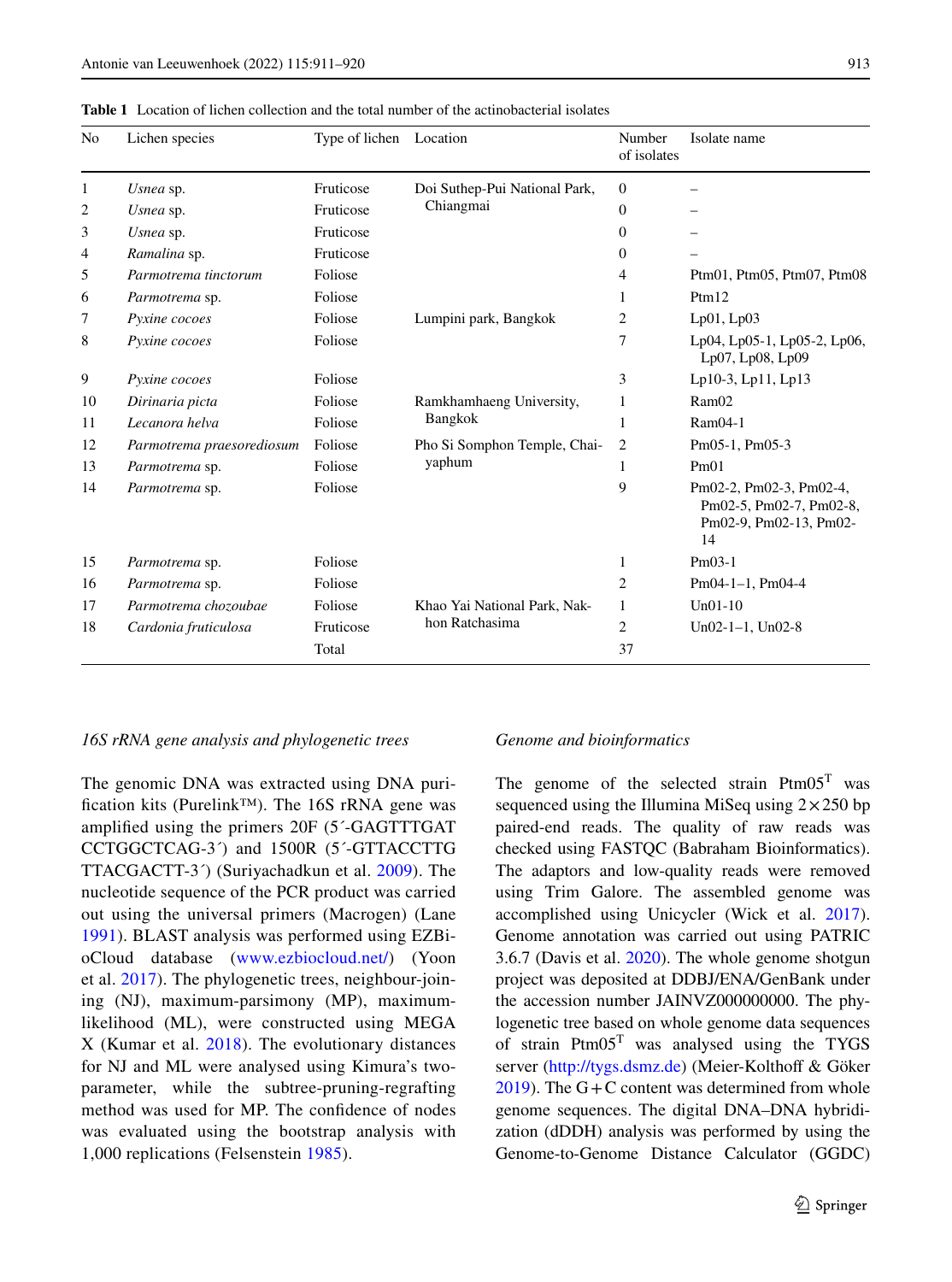web service at DSMZ [\(http://ggdc.dsmz.de](http://ggdc.dsmz.de)). In addition, JSpeciesWS was used to calculate the average nucleotide identity (ANI) (Ritcher et al. 2016). The biosynthetic secondary metabolite gene clusters in the genome of the type strain were determined using antiSMASH version 6.0.1 (Medema et al. [2011](#page-8-13)).

# *Phenotypic studies*

The morphology of strain  $Ptm05<sup>T</sup>$  was observed after the strain was cultivated on ISP3 agar at 30  $^{\circ}$ C for 14 days using a light microscope (Olympus, CH2) and scanning electron microscope (JSM-5600, JEOL). Samples for scanning electron microscopy were prepared as described by Itoh et al. ([1989\)](#page-8-14). Cultural characteristics were determined on several International *Streptomyces* Project (ISP) media (Shirling and Gottlieb [1966\)](#page-8-7) and nutrient agar (NA). The colour of aerial mycelia, substrate mycelia and soluble pigment was observed after the strain grown at 30 °C for 14 days using the National Bureau of Standards/ Inter-Society Colour Council **(**NBS/ISCC) colour chart (Kelly 1964).

The growth of diferent pH (4.0–11.0, at intervals of 1 pH unit) was observed on ISP 2 broth with pH adjusted by using acetate buffer ( $pH$  4.0–5.0), phosphate bufer (pH 6.0–7.0), Tris–HCl (pH 8.0–9.0), and carbonate-bicarbonate buffer (pH 10.0–11.0). The growth temperature  $(4, 30, 37,$  and  $55 °C$ ) and NaCl tolerance (1.0–9.0% (w/v), at 1.0% intervals) were determined using ISP 2 agar medium. The carbon utilization was determined using basal mineral salt medium (containing  $0.0064$  g CuSO<sub>4</sub>·5H<sub>2</sub>O,  $0.0011$  g FeSO<sub>4</sub>·7H<sub>2</sub>O, 0.0079 g MnCl<sub>2</sub>·4H<sub>2</sub>O, 0.0015 g ZnSO<sub>4</sub>·7H<sub>2</sub>O, 2.64 g  $(NH_4)$ <sub>2</sub>,  $SO_4$ , 2.38 g KH<sub>2</sub>PO<sub>4</sub>, 5.65 g K<sub>2</sub>HPO<sub>4</sub>·3H<sub>2</sub>O, 1.00 g  $MgSO<sub>4</sub>·7H<sub>2</sub>O$  1 L of distilled water pH 7.0). Nitrogen sources utilization was determined using basal medium (containing 0.5 g d-glucose, 0.05 g  $MgSO_4$ -7H<sub>2</sub>O, 0.05 g NaCl, 0.001 g FeSO<sub>4</sub>-7H<sub>2</sub>O, 0.01 g  $K_2HPO_4$  and 1 L of distilled water pH 7.2). Both basal media used for carbon and nitrogen utilization were supplemented with  $1\%$  (w/v) each of the sugars and nitrogen sources to be tested, respectively (Shirling & Gottlieb [1966;](#page-8-7) Arai et al. 1975). Starch hydrolysis, gelatin liquefaction, peptonization of skimmed milk, and nitrate reduction were determined using the standard methods (Williams & Cross [1971;](#page-9-5) Gordon et al. [1974](#page-8-15); Arai et al. 1975). All phenotypic properties were recorded the results after the strains were grown at 30

๐ C for 14 days. Enzymatic activities were determined using API ZYM strips (bioMérieux) by following the instruction of the manufacturer.

## Chemotaxonomy

The freeze-dried cells were used for all chemotaxonomic studies. The isomers of diaminopimelic acid and whole-cell sugars were analyse using the TLC method (Staneck & Roberts [1974](#page-9-6)). The menaquinones were extracted according to the method of Collins et al. (1997) and analysed using the high performance liquid chromatography (HPLC). Two-dimensional TLC was used to analyse the polar lipids (Minnikin et al. [1984\)](#page-8-16). Cellular fatty acid methyl esters were analysed using MIDI microbial identifcation system (Sasser [1990\)](#page-8-17).

## **Results**

Diversity of the lichen-derived actinobacteria

A total of 37 actinobacterial isolates were obtained from 18 lichen samples (Table [1](#page-2-0)). 19 and 18 isolates were obtained from the starch casein nitrate agar and humic acid vitamin agar, respectively (Supplementary Table S1). Most isolates were obtained from foliose lichen, especially *Parmotrema* sp. and *Pyxine cocoes*. No isolates were obtained from *Usnea* lichens. Based on the BLAST result of the 16S rRNA gene sequences phylogenetic tree, these actinobacterial strains were classifed into fve genera including *Actinoplanes* (1 strain)*, Actinomadura* (1 strain), *Pseudosporangium* (1 strain), *Wangella* (1 strain) and *Streptomyces* (33 strains) (Supplementary Fig. S1; Table S1). Among these isolates, strain  $Ptm05<sup>T</sup>$ , Ptm01 and Ptm12 showed low 16S rRNA gene sequence similarity compared to the valid publish type strains found in the ExBiocloud database. Therefore, these three isolates were selected for further taxonomic study.

## **Taxonomic studies the new actinobacterial species**

Phylogenetic trees and genomic studies

Based on the EzbioCloud database, strain Ptm05<sup>T</sup>, Ptm01 and Ptm12 showed the highest 16S rRNA gene sequence similarity values of 99.24–99.7%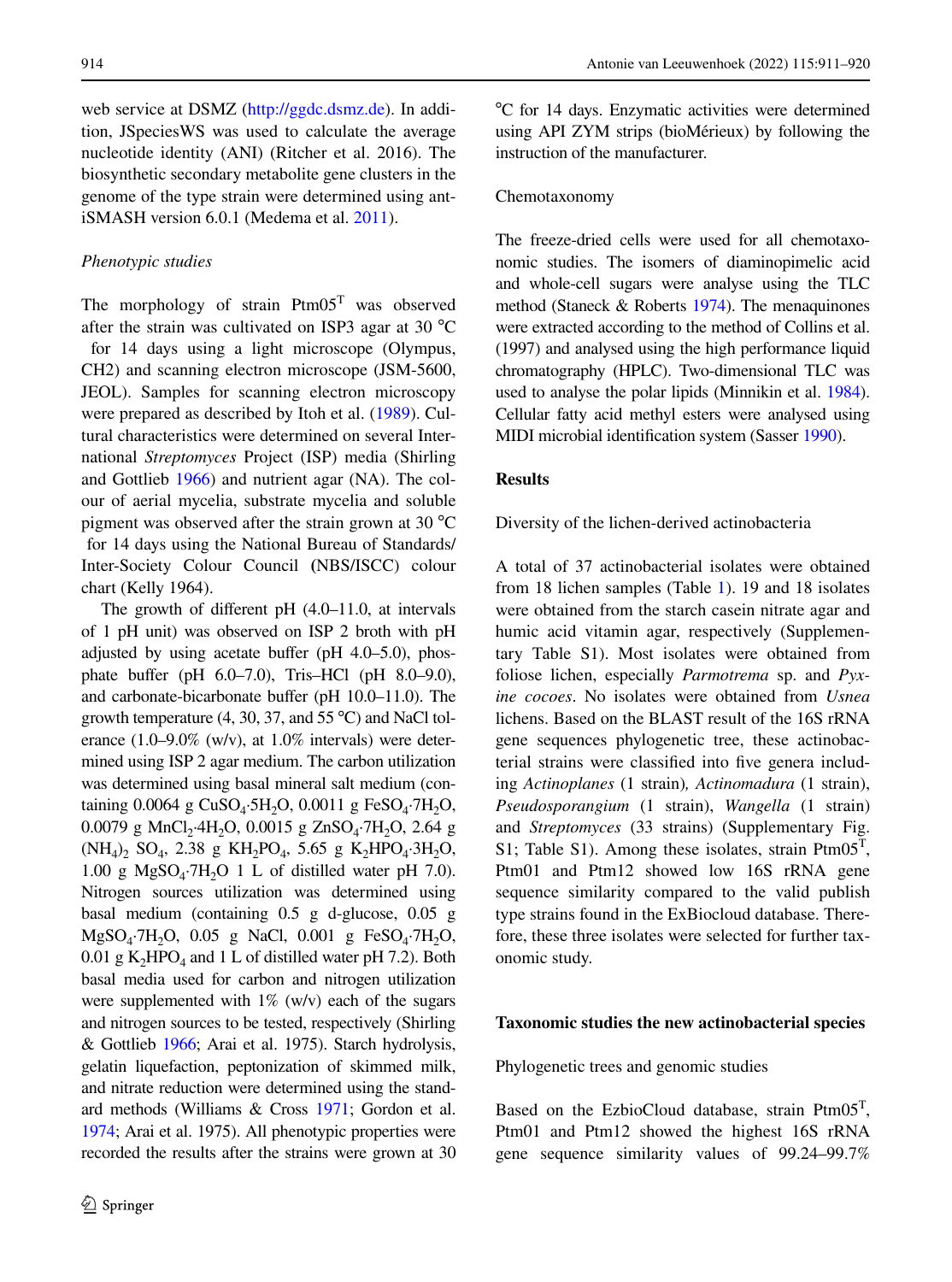96

63





0.0050

<span id="page-4-0"></span>**Fig. 1** Neighbour-joining tree based on 16S rRNA gene sequences showing the relationships between strains Ptm05T, Ptm01, Ptm12 and related type strains of the genus *Streptomyces.* Type species of the family *Streptomycetaceae* were used as the out group. The numbers at branch nodes indicate boot-

with the phylotype NSKS s strain ICBB 8177 (NSKH01000023). When compared with only validly published species, these strains showed the highest 16S rRNA gene sequence similarity with *Streptomyces sparsogenes* ATCC 25498T with the value of 97.44–97.72%. The phylogenetic based on 16S rRNA gene sequences exhibited that strain  $Ptm05<sup>T</sup>$ , Ptm01 and Ptm12 shared relative with *Streptomyces rubidus* JCM 13277T, *Streptomyces bryophytorum* DSM 42138T, and *Streptomyces yanglinensis* JCM  $13275<sup>T</sup>$  $13275<sup>T</sup>$  (Fig. 1). The strain Ptm05<sup>T</sup> was selected for the representative type strain among these three isolates. The assembled genome of strain  $Ptm05<sup>T</sup>$  had strap percentages derived from 1000 replications. Asterisk (\*) and sharp (#) represented the node that recovered in the ML and MP, respectively. Bar, 0.0050 substitutions per nucleotide position

83 contigs, with of 7,401,816 bp with  $G+C$  content of 72.13 mol%. The Ptm05<sup>T</sup> genome has 6,801 protein-coding sequences (CDS), 56 transfer RNA genes and 3 ribosomal RNA genes. The phylogenomic tree showed that strain  $Ptm05<sup>T</sup>$  shared the same node with *S*. *rubidus* CGMCC 4.2026T and *S*. *yanglinensis* CGMCC  $4.2023$ <sup>T</sup> (Fig. S2). Based on phylogenetic trees and BLAST results of the 16S rRNA gene, *S*. *sparsogenes* ATCC 25498T, *S*. *rubidus* JCM 13277T, *S*. *bryophytorum* DSM 42138T, and *S*. *yanglinensis* JCM 13275T were selected for further taxonomic comparison.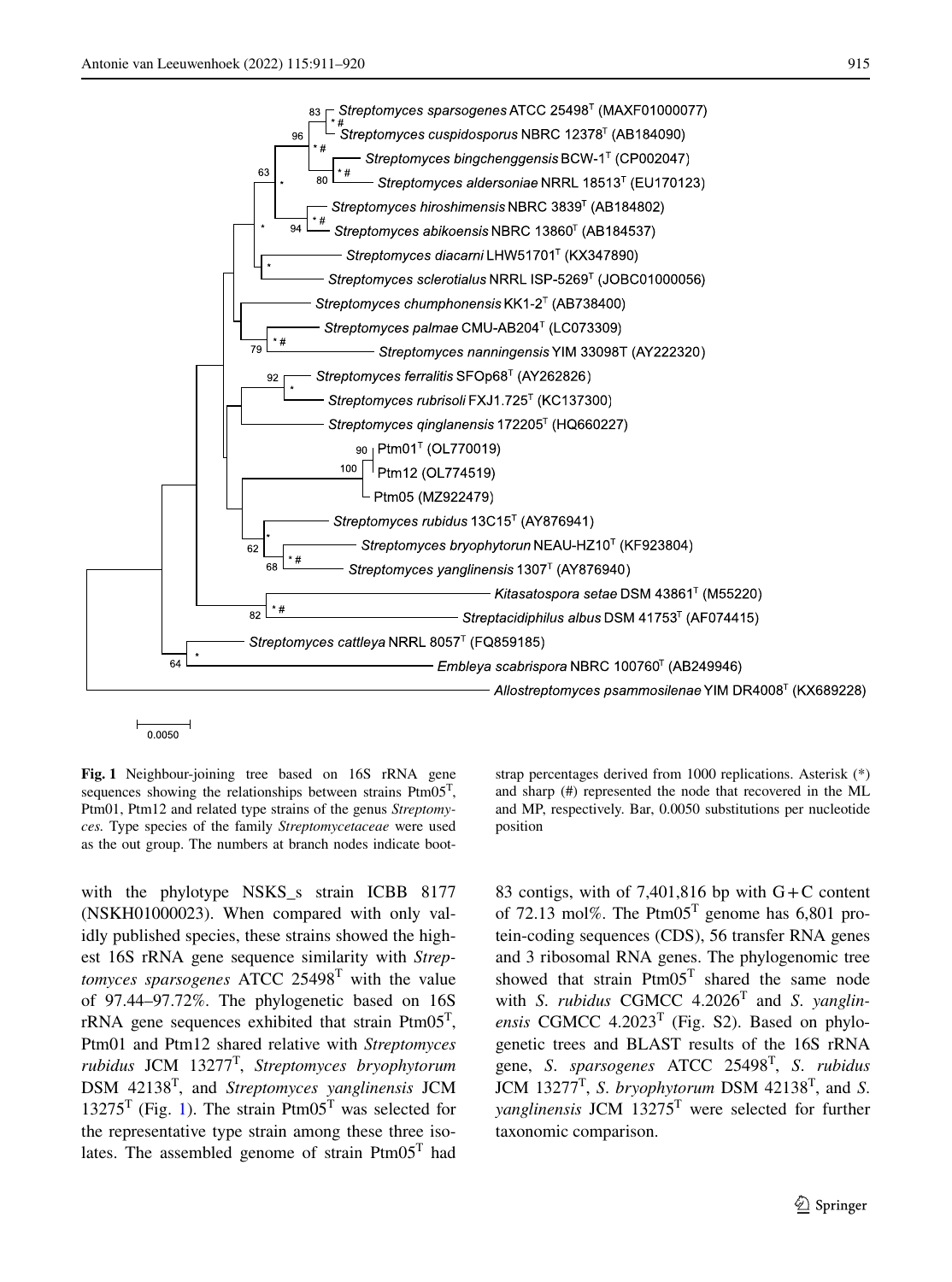The dDNA-DNA hybridization values among strain Ptm05T and its closely related *Streptomyces* type strains including, *S. rubidus* CGMCC 4.2026T, *S. bryophytorum* DSM 42138T, *S. yanglinensis* CGMCC 4.2023T, and *S. sparsogenes* DSM 40356T, were 17.2–18.0%. This value is lower than the 70% cut-off level for assigning strains to the same species (Wayne, 1987). In addition, the ANIb and ANIm between strain Ptm05T and related *Streptomyces* type strains (*S. rubidus* CGMCC 4.2026 T, *S. bryophytorum* DSM 42138T, *S. yanglinensis* CGMCC 4.2023T, and *S. sparsogenes* DSM 40356T) were ranged from 75.69 to 76.13% and 85.21 to 85.35%, respectively. These values were lower than the threshold cut-of value 95–96% (Goris et al. [2007](#page-8-18)) (Supplementary Table S3). Based on both dDDH and ANI, strain  $Ptm05<sup>T</sup>$  represents the novel species of the genus *Streptomyces* for which the name *Streptomyces parmotrematis* sp. nov. is proposed.

When compared with the phylotype NSKS\_s strain ICBB 8177, strain  $Ptm05<sup>T</sup>$  showed ANIb, ANIm and dDDH values of 92.63, 93.25 and 65.2%, respectively. This confirmed that the genome of strain  $Ptm05<sup>T</sup>$  different from this phylotype. The genome of strain Ptm05T contained several secondary metabolites biosynthetic gene clusters (BGC) including terpene, polyketide, lanthipeptide, non-ribosomal peptide (NRP) and non-alpha poly-amino acids like e-Polylysin (NAPAA) (Supplementary Table S4). Among these BGCs, three of them showed 100% similarity to geosmin, ectoine, limazepine and 2-methylisoborneol.

## Chemotaxonomy

Strain Ptm05T showed chemotaxonomic properties similar to the *Streptomyces* genus*.* It contained LLdiaminopimelic acid in the cell-wall peptidoglycan. The strain had no diagnostic sugars. Only glucose and ribose were detected in the whole-cell hydrolysate. Based on this data, strain  $Ptm05<sup>T</sup>$  had cell wall type I according to Lechevalier & Lechevalier (1971). The menaquinones of strain Ptm05<sup>T</sup> were MK-9( $H_8$ )  $(82.3\%)$  and MK-9(H<sub>6</sub>)  $(17.7\%)$ . The major polar lipids were phosphatidylethanolamine, phosphatidylglycerol, diphosphatidylglycerol, phosphatidylinositol, phosphatidylinositol mannoside, one unidentifed phospholipid, and one unidentifed lipid and unidentifed glycolipid (Supplementary Fig. S3). Based on the presence of only one nitrogenous phospholipid, phosphatidylethanolamine, the phospholipid type PII was characterized for the strain (Lechevalier et al. [1977\)](#page-8-19). The predominant cellular fatty acids  $(>10\%)$ were anteiso– $C_{15:0}$  (20.0%), iso– $C_{15:0}$  (18.5%), iso–C<sub>16:0</sub> (16.4%), iso–C<sub>17:0</sub> (11.4%), C<sub>16:0</sub> (10.2%). The minor cellular fatty acids were iso– $C_{13:0}$  (0.3%), anteiso–C<sub>13:0</sub> (0.2%), iso–C<sub>14:0</sub> (1.6%), C<sub>14:0</sub> (0.6%), iso G–C<sub>13:0</sub> (0.1%), C<sub>15:1</sub> ω8c (0.2%), C<sub>15:1</sub> ω6c (0.5%), iso H-C<sub>16:1</sub> (0.3%), anteiso-C<sub>17:1</sub> ω9c (0.2%), C<sub>17:0</sub> (0.9%), iso-C<sub>18:0</sub> (0.4%), C<sub>18:1</sub> ω9c (0.2%), C<sub>18:0</sub> (0.3%), 3OH iso-C<sub>17:0</sub> (0.1%), 3OH-C<sub>17:0</sub> (0.1%) and 2OH-C<sub>18:1</sub> (0.3%).

# Phenotypic properties

Strain Ptm $05<sup>T</sup>$ , Ptm $01$  and Ptm $12$  could grow on all media used in this study. The aerial mycelia were observed on ISP 2 and ISP 3 media. The aerial mycelia were white and light greenish yellow. The substrate mycelia were pale greenish yellow. The detail of the cultural characteristics was summarized in Supplementary Table S2. The pale greenish yellow pigment was observed on ISP 2. These strains produced the spiral type of spore chain on the aerial mycelia (Fig. [2](#page-6-0)). The spores were cylindrical in shape and had smooth surfaces. Strain Ptm05<sup>T</sup>, Ptm01 and Ptm12 grew well on the media containing 0–4% NaCl. Poor growth was observed at the presence of 5–7% NaCl. No growth was observed at 8% of NaCl. The pH range for growth was 4.0–9.0 with the optimum growth pH of 6. The optimum growth temperature was 37°C.

Strain Ptm05T, Ptm01 and Ptm12 showed similar biochemical test and other phenotypes. However, the phenotypic characters could be used for distinguishing these strains from its closely related *Streptomyces* type strains. The strains showed negative result for the starch hydrolysis, but other type strains showed the positive result. All type strains used in this study tolerated the sodium chloride up to  $2\%$  (w/v), however strain  $Ptm05<sup>T</sup>$ ,  $Ptm01$  and  $Ptm12$  could grow at 7% of sodium chloride. The liquefy of gelatin and nitrate reduction could be distinguished strains Ptm05T, Ptm01 and Ptm12 from *S*. *rubidus* JCM  $13277<sup>T</sup>$  and *S. yanglinensis* JCM  $13275<sup>T</sup>$ . In addition, the utilization of D-mannitol, creatine, *myo*-inositol, glycerol, D-mannose, D-maltose, D-galactose, L-arabinose, L-valine, L-proline, L-tyrosine, and ammonium sulfate could also be used for distinguished the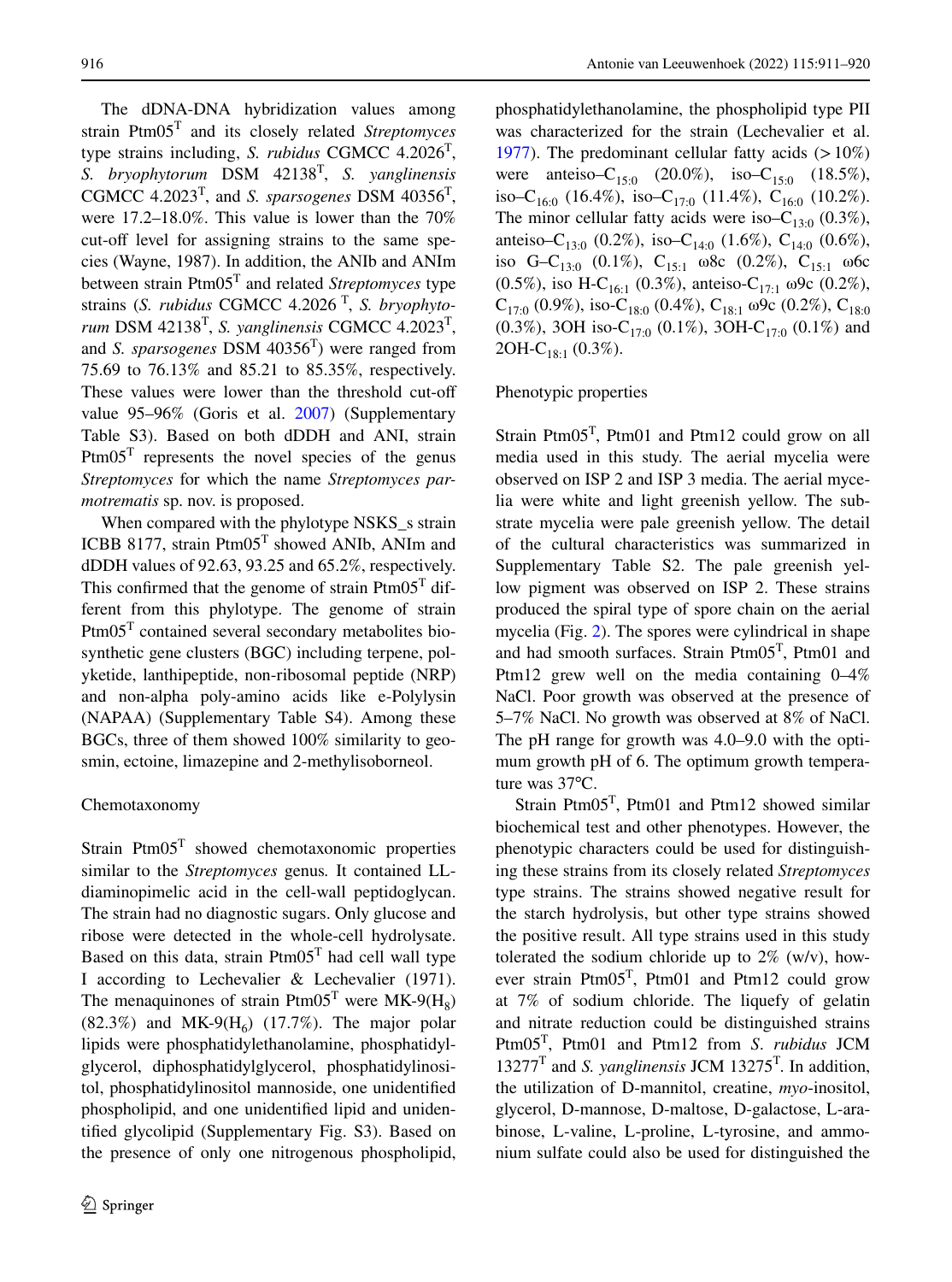strains from their closely related *Streptomyces* species (Table [2\)](#page-6-1).



**Fig. 2** Scanning electron micrograph of strain Ptm05T grew on ISP 3 at 30 °C for 14 days. Bar, 1  $\mu$ m

# **Discussion and conclusion**

Based on the culture-dependent technique used in this study, the actinobacteria could be isolated from both humic acid vitamin agar and starch casein nitrate agar. The ratio of *Streptomyces* and the rare actinobacteria obtained from these media was not signifcantly diferent. It should be noted that no actinobacteria were obtained from all *Usnea* samples. This might be because both isolation media may not be suitable for isolating the actinobacteria associated with *Usnea* lichens. Another reason is the *actinobacteria* may not be associated with this lichen. To answer this point, the bacterial microbiome of the *Usnea* lichen should be determined in future study. The bacterial communities associated with lichen symbiosis have been reported for a decade. However, the understanding of the role of these bacterial associations is still limited. In 2009, Grube et al. studied bacterial communities in three lichen species including *Cladonia arbuscula, Lecanora polytropa* and *Umbilicaria cylindrica* and found that the predominant bacterial group was *Alphaproteobacteria*. Later, Bates et al [\(2011](#page-8-2)) reported that each lichen species harbored a distinct bacterial

| Characteristics                         | Strain       |                |         |                |                |         |         |  |  |  |
|-----------------------------------------|--------------|----------------|---------|----------------|----------------|---------|---------|--|--|--|
|                                         | $\mathbf{1}$ | $\overline{c}$ | 3       | $\overline{4}$ | 5              | 6       | $7*$    |  |  |  |
| Strach hydrolysis                       |              |                |         | $+$            | $+$            | $+$     | W       |  |  |  |
| Maximum NaCl toler-<br>ance $(\%, w/v)$ | 7%           | 7%             | 7%      | $2\%$          | $2\%$          | $2\%$   | nd      |  |  |  |
| Gelatin liquefaction                    |              |                |         | $+$            |                |         | W       |  |  |  |
| Nitrate reduction                       | $+$          | $+$            | $+$     |                |                | $+$     |         |  |  |  |
| pH ranges                               | $4 - 9$      | $4 - 9$        | $4 - 9$ | $5 - 10$       | $6 - 11$       | $5 - 7$ | $6 - 8$ |  |  |  |
| Carbon source utilization:              |              |                |         |                |                |         |         |  |  |  |
| L-Arabinose                             |              |                |         | $+$            |                | $+$     | $+$     |  |  |  |
| D-Mannitol                              |              |                |         | $+$            |                |         | $+$     |  |  |  |
| Creatine                                |              |                |         | $^{+}$         | $+$            | $+$     | nd      |  |  |  |
| myo-inositol                            | W            | W              | W       |                |                |         |         |  |  |  |
| Glycerol                                | $+$          | $+$            | $+$     |                |                |         | nd      |  |  |  |
| D-Mannose                               | $+$          | $+$            | $+$     | $+$            | W              |         |         |  |  |  |
| D-Maltose                               | W            | W              | W       | W              |                |         | nd      |  |  |  |
| D-Galactose                             | $+$          | $+$            | $+$     | $+$            |                |         |         |  |  |  |
| Nitrogen source utilization:            |              |                |         |                |                |         |         |  |  |  |
| L-Valine                                | W            | W              | W       | $+$            | $\overline{+}$ | $+$     |         |  |  |  |
| L-Proline                               |              |                |         | $+$            | $+$            | $^{+}$  | $^{+}$  |  |  |  |
| L-Tyrosine                              | $+$          | $+$            | $^{+}$  |                | $^{+}$         | W       | nd      |  |  |  |
| Ammonium sulfate                        | $+$          | $+$            | $+$     | W              |                | W       | nd      |  |  |  |

<span id="page-6-1"></span><span id="page-6-0"></span>**Table 2** Diferential characteristics of strain Ptm05<sup>T</sup> and closely related type strains

Strains 1,  $Ptm05<sup>T</sup>$ ; 2, Ptm01; 3, Ptm12; 4, *S. rubidus* JCM 13277<sup>T</sup>; 5, *S. bryophytorum* DSM 42138T; 6, *S. yanglinensis* JCM 13275T; 7, *S. sparsogenes* NRRL  $2940<sup>T</sup>$ , +, positive; w, weakly positive;−, negative; nd, no data All data were obtained from

this study except \* were obtained from Ping et al. ([2004\)](#page-8-20) and Goodfellow et al. [\(2007](#page-8-21))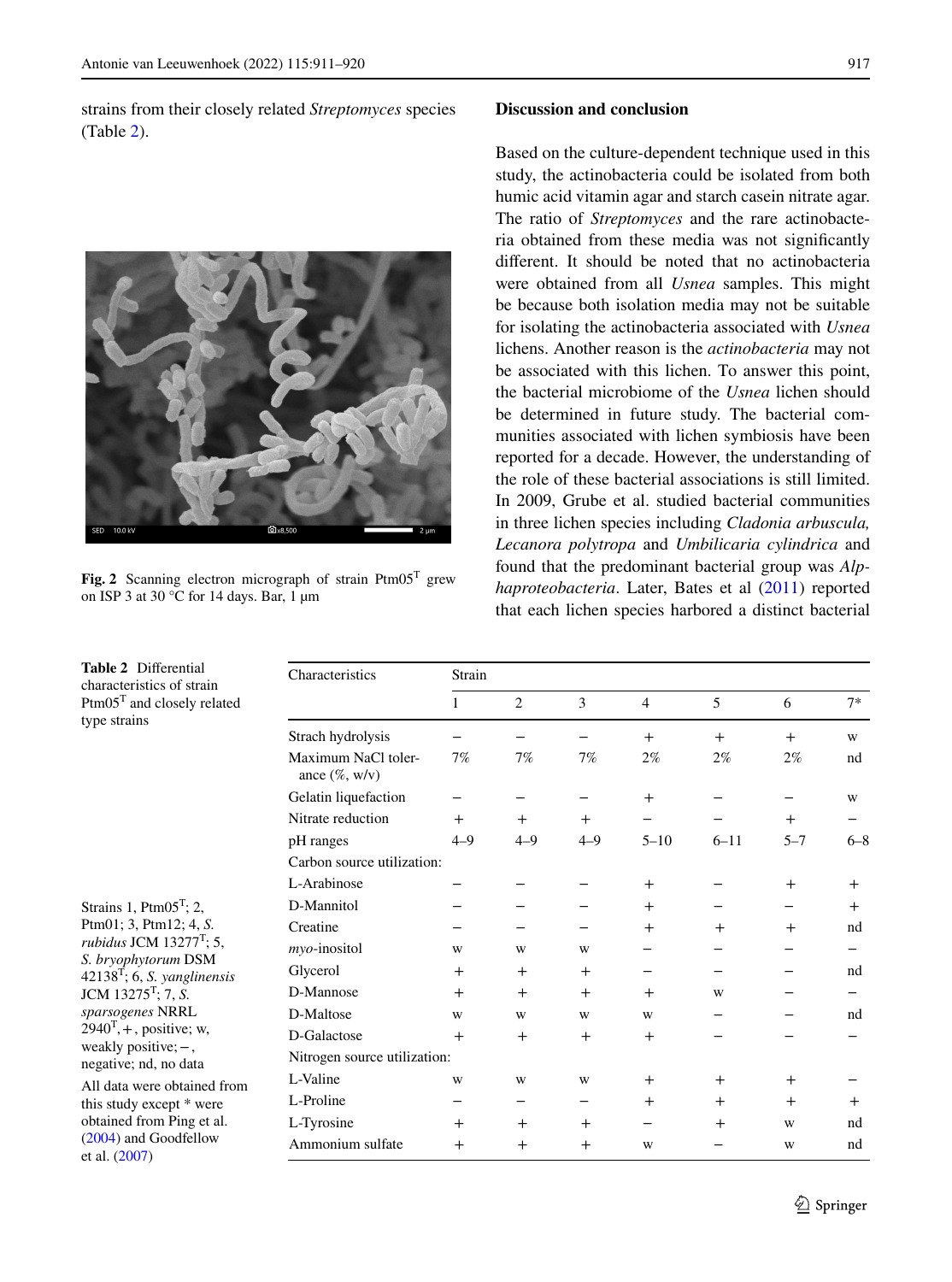community but dominated by *Alphaproteobacteria* including *Rhizobiales* and nitrogen fxers such as *Azospirillum*, *Brandyrhizobium* and *Frankia*. In 2020, Sierra et al. used the 16S rRNA gene amplicon sequencing to study bacterial communities in seven lichens genera. They found that the lichen microbiome varied in the diversity indexes and number of OTUs. However, the predominant bacterial phyla were *Acidobacteria*, *Actinobacteria*, *Bacteroidetes*, *Cyanobacteria*, *Proteobacteria*, and *Verrucomicrobia*. Based on the study of Sierra et al. (2021), Actinobacteria is one of the bacterial communities found in the lichens. There are several novel actinobacteria species isolated from lichen samples in the past fve years. These included *Actinoplanes lichenis*, *Actinoplanes lichenicola*, *Actinoplanes ovalisporus* and *Streptomyces lichenis* (Phongsopitanun et al. [2016](#page-8-3); Saeng-In et al. [2018](#page-8-4), [2021](#page-8-5)). However, the role of actinobacteria associated with the lichen is still unknown and need more investigation. According to Kim et al.  $(2014)$  $(2014)$ , the 98.65% of 16S rRNA gene sequence similarity value can be used as the threshold for diferentiating two species. In this study, seven isolates showed 16S rRNA gene similarity lower than 98.65%. Based on this study, lichen samples should be a new promising source of novel actinobacterial taxa. For both phenotypic and genomic evidence, strain  $Ptm05<sup>T</sup>$  represents a novel species of the genus *Streptomyces*, for which the name *Streptomyces parmotrematis* sp. nov. is proposed.

# **Description of** *Streptomyces parmotrematis* **sp. nov.**

*Streptomyces parmotrematis* (par.mo.tre.ma´tis. N.L. gen. n. *parmotrematis,* of *Parmotrema*, referring to the isolation of the type strain from the lichen *Parmotrema* sp.)

An aerobic, Gram positive actinomycetes, produce spiral chains of spores with smooth surfaces. White and gray aerial mycelia are formed on ISP 2 and ISP 3. The aerial mycelia colour was white and light greenish yellow. The colony colour and substrate mycelia is pale greenish yellow. Pale greenish yellow pigment is observed on ISP 2 agar. Grows well on ISP 2 and ISP 3. Moderate growth is observed on ISP 6, ISP 7 and NA and poor growth is observed on ISP 4 and ISP 5. Tolerates up to 7% of sodium chloride (w/v). pH range

for growth is 4.0–9.0 with the growth optimum of pH 6. The optimum growth temperature was 37°C . No growth was observed at 45 °C. Nitrate is reduced to nitrite. Starch hydrolysis, gelatin liquefaction, skim milk peptonization, and skim milk coagulation are negative. Utilizes, D-fructose, glycerol, D-xylose, D-mannose, D-galactose, and D-glucose, weakly utilizes on D-maltose and *myo*inositol but does not utilize creatine, D-mannitol, D-cellobiose, lactose, D-melezitose, L-rhamnose, sucrose, D-raffinose, and D-melibiose. Utilizes L-tyrosine and ammonium sulfate, weakly utilizes L-asparagine, L-cysteine, L-arginine, and L-valine, but does not utilizes L-proline and L-arabinose, as a sole nitrogen source. Positive results of enzymatic activity are observed for leucine arylamidase, trypsin, acid phosphatase, naphthol-AS-BIphosphohydrolase, *N*-acetyl-*β*-*D*-glucosaminidase, alkaline phosphatase, esterase (C4), valine arylamidase, *α*-mannosidase, cystine arylamidase and *α*-chymotrypsin, esterase lipase (C8) and  $\alpha$ -glucosidase. Lipase (C14),  $\alpha$ -galactosidase, *β*-galactosidase, *β*-glucuronidase, *β*-glucosidase, and  $\alpha$ -fucosidase are negative.

The cell-wall peptidoglycan contains LL-diaminopimelic acid. Sugars in the whole-cell hydrolysates are glucose, and ribose. The polar lipids are phosphatidylethanolamine, phosphatidylglycerol, diphosphatidylglycerol, phosphatidylinositol, phosphatidylinositol mannoside, one unidentifed phospholipid, and one unidentifed lipid and one unidentified glycolipid. The menaquinones are  $MK-9(H_8)$ and  $MK-9(H_6)$ . The predominant cellular fatty acids are anteiso-C<sub>15:0</sub>, iso-C<sub>15:0</sub>, iso-C<sub>16:0</sub>, iso-C<sub>17:0</sub> and  $C_{16:0}$ .

The type strain,  $Ptm05^T$  (=TBRC 14546<sup>T</sup> =NBRC 115203T), was isolated from the lichen sample, *Parmatrema tinctorum* collected from Doi Suthep-Pui National Park, Chiang Mai Province, Thailand. The G+C content of the type strain is 72.13 mol%. The GenBank accession numbers for the 16S rRNA gene sequence and the draft genome sequence of the type strain are MZ922479 and PRJNA758018, respectively.

**Acknowledgements** We thank the Pharmaceutical Research Instrument Center, Faculty of Pharmaceutical Sciences, Chulalongkorn University, for providing research facilities. We thank Professor Aharon Oren for the etymology of the strain.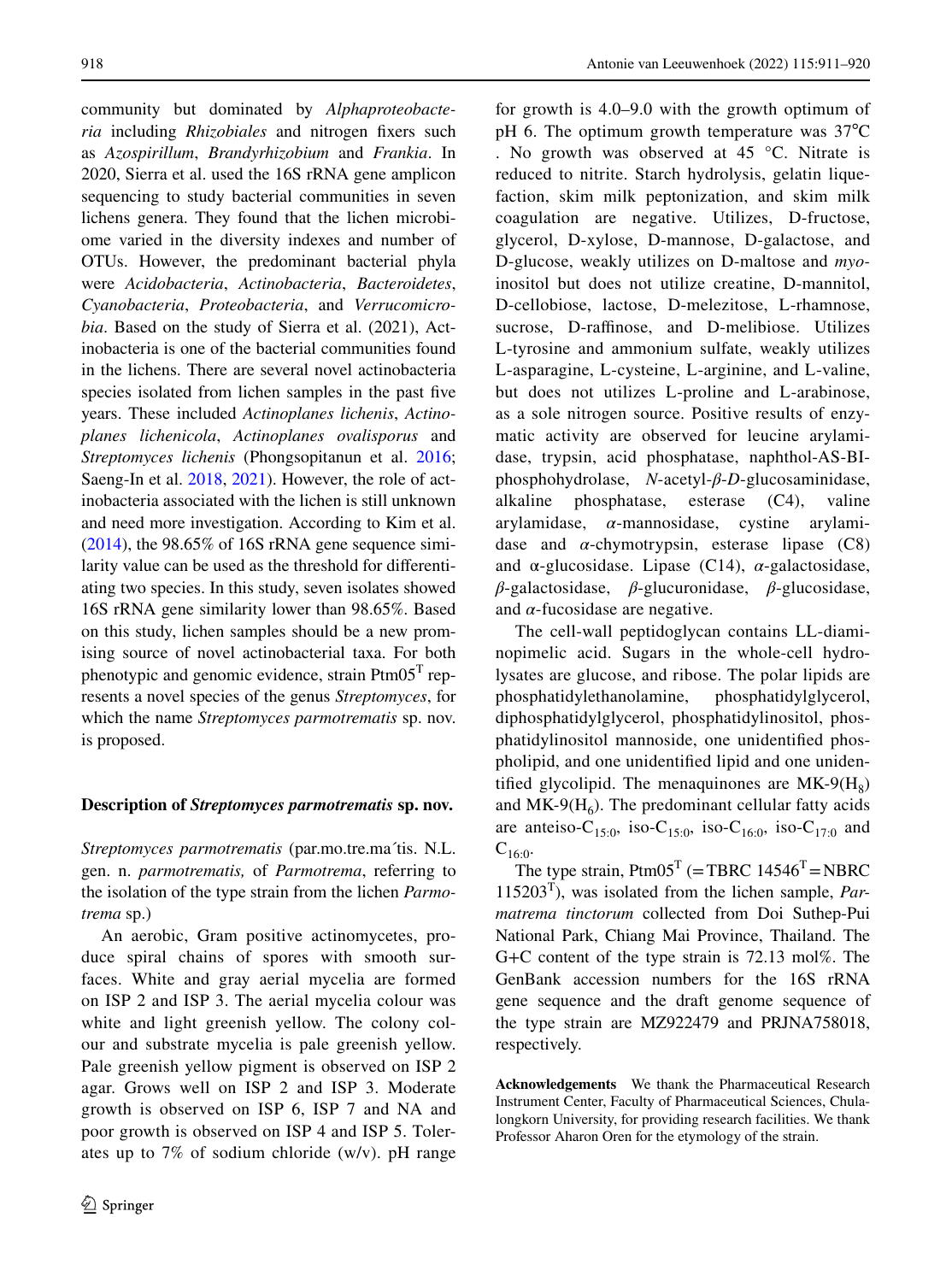**Author's contribution** AS carried out the experiment including isolation of the actinobacteria, sequencing the 16S rRNA gene sequences and the polyphasic taxonomy of the novel strain. VP and KB collected, preserved and identifed the lichen samples. CS and PS analysed the chemotaxonomic study. ST provide the conceptual advice. WP decided the study, proofread the manuscript and provided the conceptual advice.

**Funding** This project was funded by the National Research Council of Thailand.

## **Declarations**

**Conficts of interest** The authors declare that there are no conficts of interest.

#### **References**

- Arai T (1975) Culture media for actinomycetes. The Society for Actinomycetes Japan, Tokyo
- <span id="page-8-2"></span>Bates ST, Cropsey GW, Caporaso JG, Knight R, Fierer N (2011) Bacterial communities associated with the lichen symbiosis. Appl Environ Microbiol 77:1309–1314
- <span id="page-8-0"></span>Bérdy J (2005) Bioactive microbial metabolites. J Antibiot 58:1–26
- Collins M, Pirouz T, Goodfellow M, Minnikin D (1977) Distribution of menaquinones in actinomycetes and corynebacteria. Microbiology 100:221–230
- <span id="page-8-11"></span>Davis JJ, Wattam AR, Aziz RK, Brettin T, Butler R et al (2020) The PATRIC bioinformatics resource center: expanding data and analysis capabilities. Nucleic Acids Res 48:D606–D612
- <span id="page-8-10"></span>Felsenstein J (1985) Confdence limits on phylogenies: an approach using the bootstrap. Evolution 39:783–791
- <span id="page-8-21"></span>Goodfellow M, Kumar Y, Labeda DP, Sembiring L (2007) The *Streptomyces violaceusniger* clade: a home for Streptomycetes with rugose ornamented spores. Antonie Van Leeuwenhoek 92:173–199
- <span id="page-8-15"></span>Gordon RE, Barnett DA, Handerhan JE, Pang CHN (1974) *Nocardia coeliaca*, *Nocardia autotrophica*, and the nocardin strain. Int J Syst Bacteriol 24:54–63
- <span id="page-8-18"></span>Goris J, Konstantinidis KT, Klappenbach JA, Coenye T, Vandamme P et al (2007) DNA-DNA hybridization values and their relationship to whole-genome sequence similarities. Int J Syst Evol Microbiol 57:81–91
- Grube M, Cardinale M, de Castro JV, Berg MHG (2009) Species-specifc structural and functional diversity of bacterial communities in lichen symbioses. ISME J 3:1105–1115
- <span id="page-8-6"></span>Hayakawa M, Nonomura H (1987) Humic acid-vitamin agar, a new medium for the selective isolation of soil actinomycetes. J Ferment Technol 65:501–509
- <span id="page-8-14"></span>Itoh T, Kudo T, Parenti F, Seino A (1989) Amended description of the genus *Kineosporia*, based on chemotaxonomic and morphological studies. Int J Syst Bacteriol 39:168–173
- Kell K (1964) Color-name charts illustrated with centroid colors. Inter-Society Color Council-National Bureau of Standards, Chicago
- <span id="page-8-22"></span>Kim M, Oh HS, Park SC, Chun J (2014) Towards a taxonomic coherence between average nucleotide identity and 16S rRNA gene sequence similarity for species demarcation of prokaryotes. Int J Syst Evol Microbiol 64:346–351
- <span id="page-8-9"></span>Kumar S, Stecher G, Li M, Knyaz C, Tamura K (2018) MEGA X: Molecular Evolutionary Genetics Analysis across Computing Platforms. Mol Biol Evol 35:1547–1549
- <span id="page-8-8"></span>Lane D (1991) 16S/23S rRNA sequencing nucleic acid techniques in bacterial systematics. Wiley, London, Chichester, pp 115–175
- Lechevalier HA, Lechevalier MP, Gerber NN (1971) Chemical composition as a criterion in the classifcation of actinomycetes. Adv Appl Microbiol 14:47–72
- <span id="page-8-19"></span>Lechevalier MP, DeBiévre C, Lechevalier HA (1977) Chemotaxonomy of aerobic actinomycetes: phospholipid composition. Biochem Syst Ecol 5:249–260
- <span id="page-8-13"></span>Medema MH, Blin K, Cimermancic P, de Jager V, Zakrzewski P, Fischbach MA, Weber T, Takano E, Breitling R (2011) antiSMASH: rapid identifcation, annotation and analysis of secondary metabolite biosynthesis gene clusters in bacterial and fungal genome sequences. Res Spec Publ 39:W339–W346
- <span id="page-8-12"></span>Meier-Kolthoff JP, Göker M (2019) TYGS is an automated high-throughput platform for state-of-the-art genomebased taxonomy. Nat Commun 10:2182
- <span id="page-8-16"></span>Minnikin D, O'donnell A, Goodfellow M, Alderson G, Athalye M, Schaal A, Parlett J, (1984) An integrated procedure for the extraction of bacterial isoprenoid quinones and polar lipids. J Microbiol Methods 2:233–241
- <span id="page-8-1"></span>Parte AC, Sardà Carbasse J, Meier-Kolthoff JP, Reimer LC, Göker M (2020) List of prokaryotic names with standing in nomenclature (LPSN) moves to the DSMZ. Int J Syst Evol Microbiol 70:5607–5612
- <span id="page-8-3"></span>Phongsopitanun W, Matsumoto A, Inahashi Y, Kudo T, Mori M, Shiomi K, Takahashi Y, Tanasupawat S (2016) *Actinoplanes lichenis* sp. nov., isolated from lichen. Int J Syst Evol Microbiol 66:468–473
- <span id="page-8-20"></span>Ping X, Takahashi Y, Seino A, Iwai Y, Ōmura S (2004) *Streptomyces scabrisporus* sp. nov. Int J Syst Evol Microbiol 54:577–581
- Richter M, Rosselló-Móra R, Oliver Glöckner F, Peplies J (2016) JSpeciesWS: a web server for prokaryotic species circumscription based on pairwise genome comparison. Bioinformatics 32:929–931
- <span id="page-8-4"></span>Saeng-In P, Phongsopitanun W, Savarajara A, Tanasupawat S (2018) *Streptomyces lichenis* sp. nov., isolated from lichen. Int J Syst Evol Microbiol 68:3641–3646
- <span id="page-8-5"></span>Saeng-In P, Kanchanasin P, Yuki M, Kudo T, Ohkuma M, Phongsopitanun W, Tanasupawat S (2021) *Actinoplanes lichenicola* sp. nov. and *Actinoplanes ovalisporus* sp. Nov., isolated from lichen in Thailand. Int J Syst Evol Microbiol.<https://doi.org/10.1099/ijsem.0.004921>
- <span id="page-8-17"></span>Sasser M (1990) Identifcation of bacteria by gas chromatography of cellular fatty acids, MIDI technical note 101. Newark, DE: MIDI inc.
- <span id="page-8-7"></span>Shirling ET, Gottlieb D (1966) Methods for characterization of *Streptomyces* species. Int J Syst Bcteriol 16:313–340